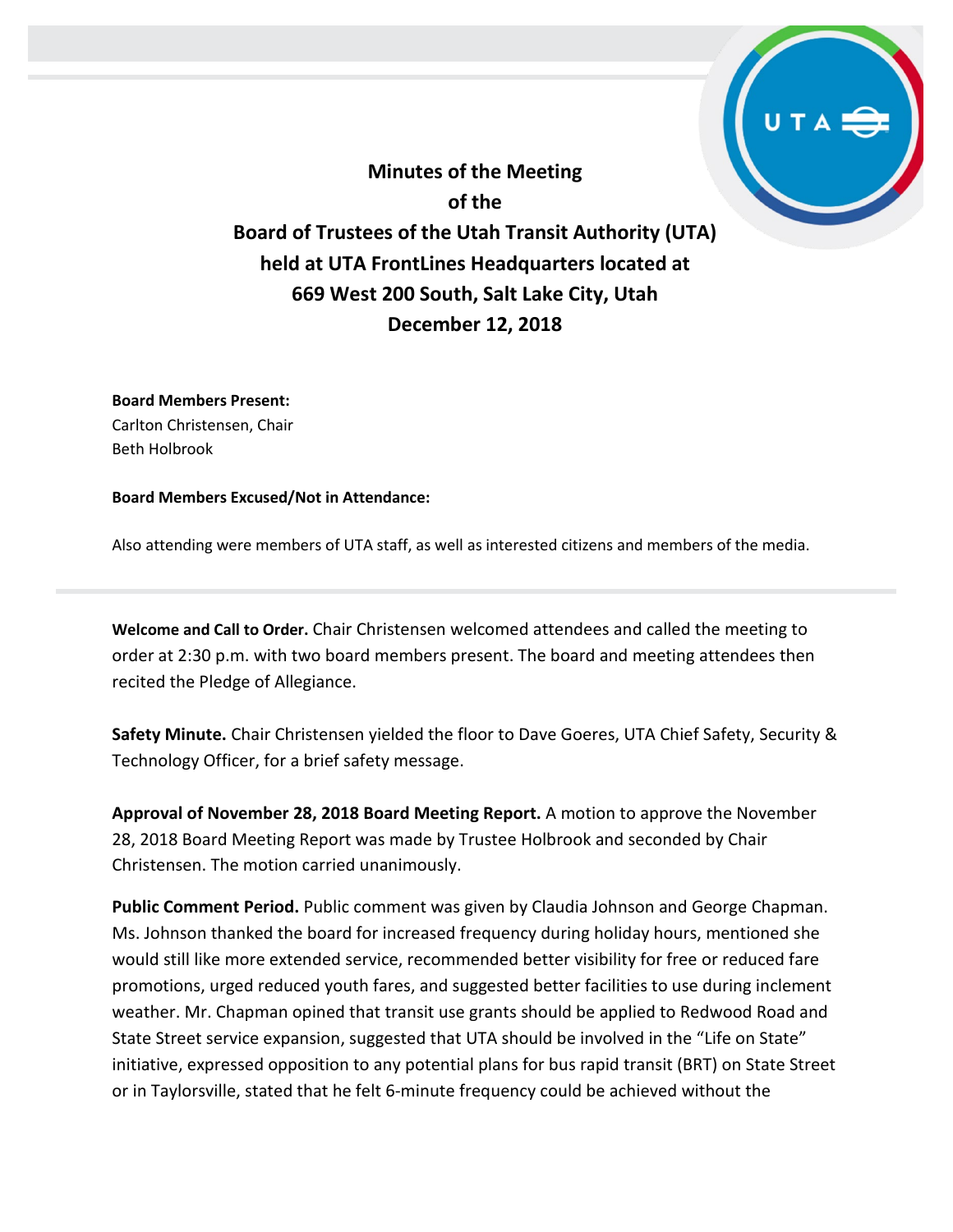implementation of a BRT line, argued that the replacement of the 400 South bus stops in not necessary, and recommended UTA advertise the FAREPAY discount.

**Agency Report.** Steve Meyer, UTA Interim Executive Director, delivered a report highlighting the following:

- December 3, 2018 service changes
- Positive train control implementation
- Farmington trolley bus launch

**October 2018 Financial Report.** Bob Biles, UTA Vice President of Finance, reviewed the October 2018 Financial Report. Questions on the option to purchase fuel on a futures basis and hiring practices were posed by the board and answered by staff.

A motion to accept the October 2018 Financial Report was made by Trustee Holbrook and seconded by Chair Christensen. The motion carried unanimously.

**R2018-12-01: Resolution Ratifying the Adoption of the 2019 Budget.** Mr. Meyer expressed appreciation for the public comment submitted on the 2019 budget and indicated that UTA made presentations on the budget to local governments. Mr. Biles reviewed changes between the 2019 tentative budget and the 2019 final budget. Discussion ensued. Questions on lease costs, early debt retirement reserves, paratransit parameters, and Salt Lake City bus leasing were posed by the board an answered by staff.

A motion to approve R2018-12-01 was made by Trustee Holbrook and seconded by Chair Christensen. The motion carried unanimously with aye votes from Trustee Holbrook and Chair Christensen.

**R2018-12-02: Resolution Giving Notice and Setting Regular Meeting Dates for Calendar Year 2019.** Chair Christensen provided background on the intent of the board in increasing the frequency of meetings in 2019.

A motion to approve R2018-12-02 was made by Trustee Holbrook and seconded by Chair Christensen. The motion carried unanimously with aye votes from Trustee Holbrook and Chair Christensen.

**R2018-12-03: Resolution Approving and Authorizing the Execution of the Authority's Amended Transit Agency Safety Plan.** Mr. Goeres explained the resolution, which approves the amended transit agency safety plan and authorizes the interim executive director to execute it. Mr. Goeres shared that safety management system (SMS) certification is required for transit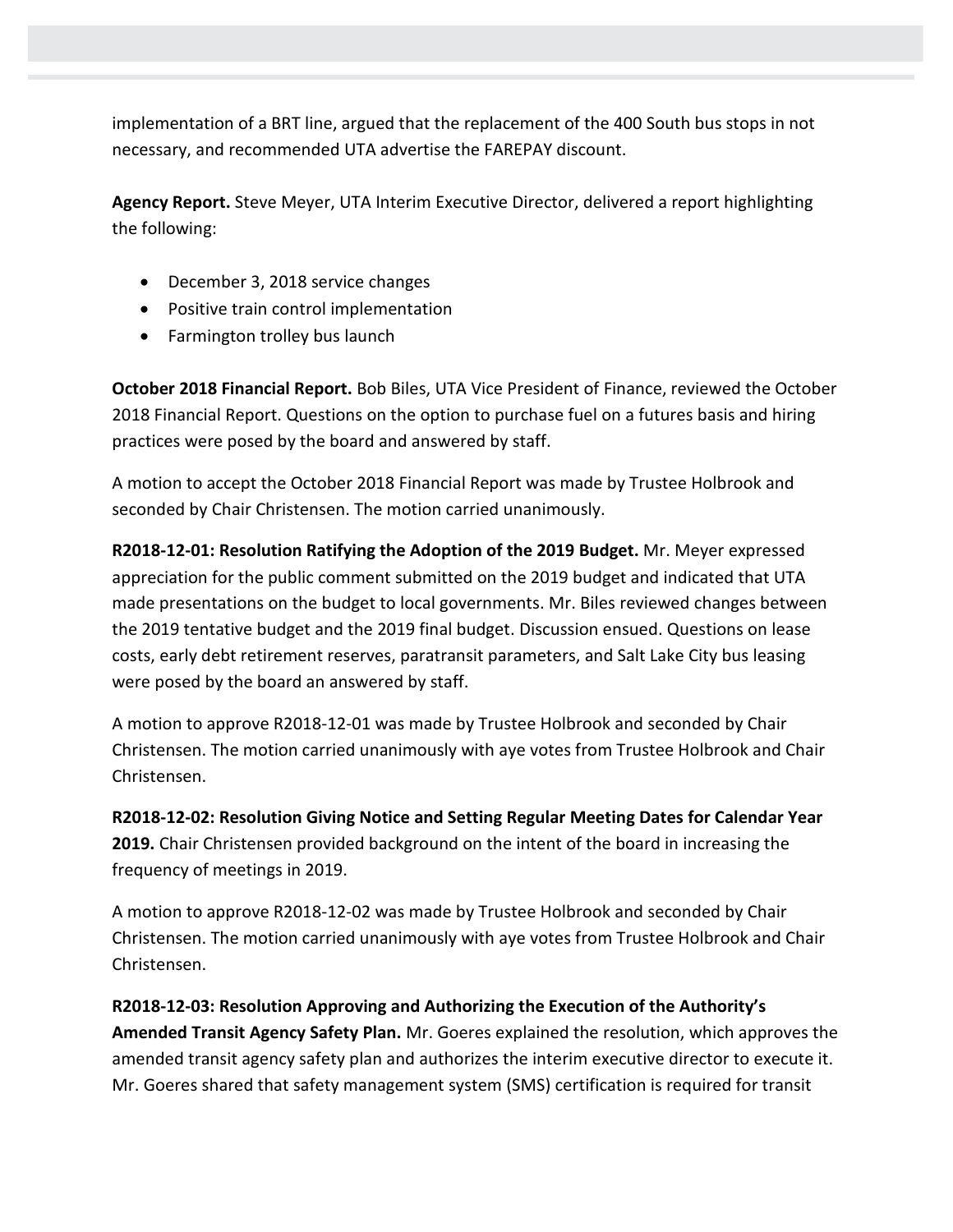agencies on a national level by 2020, but that UTA has been SMS certified since 2013. Discussion ensued. A question on UTA's current safety practices was posed by the board and answered by staff.

A motion to approve R2018-12-03 was made by Trustee Holbrook and seconded by Chair Christensen. The motion carried unanimously with aye votes from Trustee Holbrook and Chair Christensen.

**R2018-12-04: Resolution Granting Contract and Expenditure Authority.** Mr. Biles outlined the resolution, which delineates contract and expenditure authority for the board and staff. He noted a need to make a change on the Exhibit A to the resolution, replacing Aon with Alliant as the risk insurance provider. Discussion ensued. A question on the procurement process was posed by the board and answered by staff.

A motion to approve R2018-12-04 with an amendment to Exhibit A to include Alliant as the risk insurance provider (should the contract for Alliant listed later on this agenda be approved) was made by Trustee Holbrook and seconded by Chair Christensen. The motion carried unanimously with aye votes from Trustee Holbrook and Chair Christensen.

## **Contracts, Disbursements & Change Orders.**

**Contract: Onboard Video Security System (SmartDrive).** Mr. Goeres explained that the purpose of the contract is to provide camera equipment and software to monitor activity on UTA buses. Discussion ensued. A question on third party footage review was posed by the board and answered by staff.

A motion to approve the onboard video security system contract was made by Trustee Holbrook and seconded by Chair Christensen. The motion carried unanimously with aye votes from Trustee Holbrook and Chair Christensen.

**Contract: Insurance Brokerage Services (Alliant Insurance Services).** Mr. Goeres explained that this contract would approve Alliant to act as UTA's insurance broker. Discussion ensued. A question on the premium payments was posed by the board and answered by staff.

A motion to approve the insurance brokerage services contract was made by Trustee Holbrook and seconded by Chair Christensen. The motion carried unanimously with aye votes from Trustee Holbrook and Chair Christensen.

**Contract: Fifteen-Passenger Rideshare Vans (Larry H. Miller).** Eddy Cumins, UTA Acting Vice President of Operations, Capital & Assets, described the contract which provides 38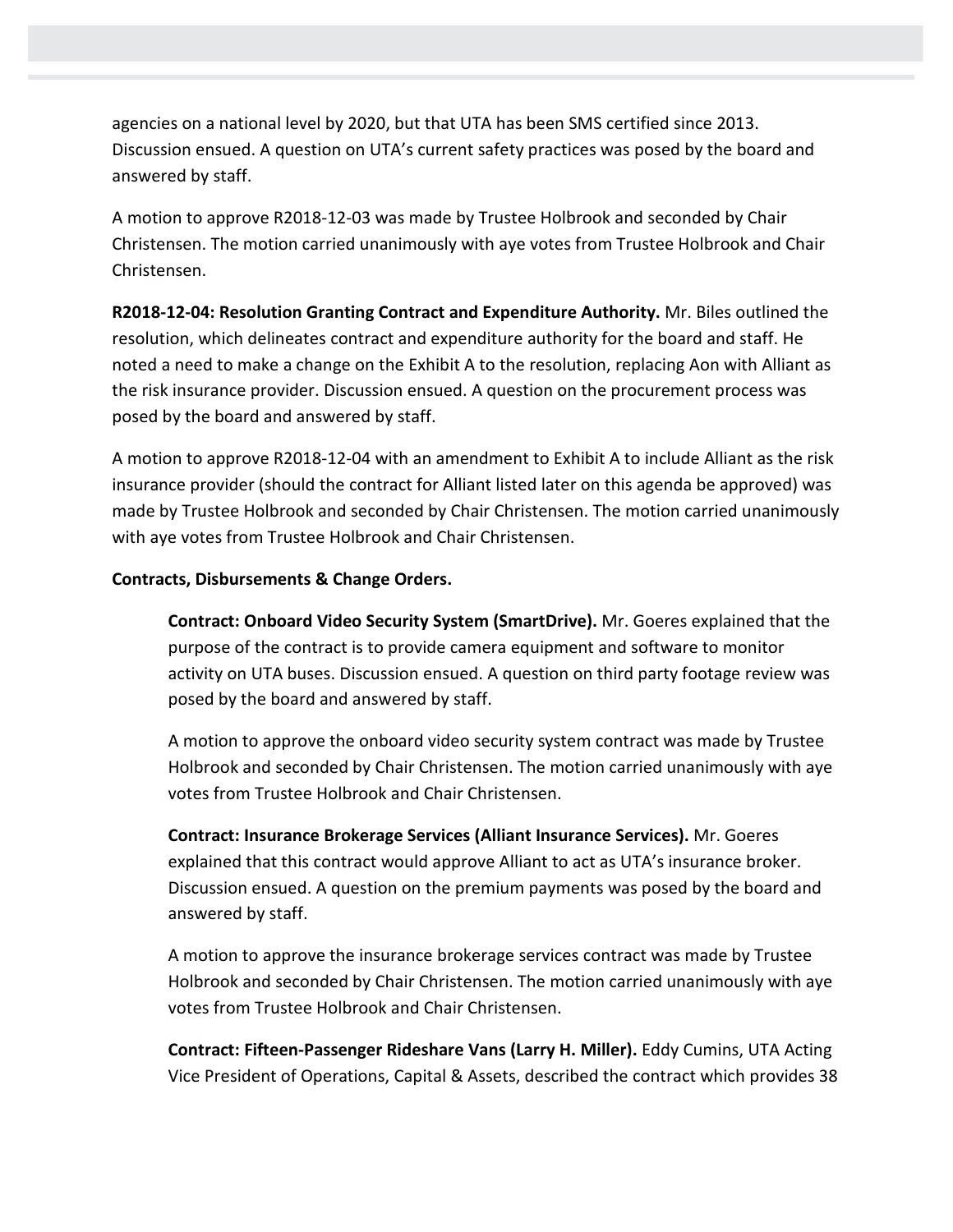replacement vans for the Rideshare program. Discussion ensued. A question on vehicle selection was posed by the board and answered by staff.

A motion to approve the fifteen-passenger rideshare vans contract was made by Trustee Holbrook and seconded by Chair Christensen. The motion carried unanimously with aye votes from Trustee Holbrook and Chair Christensen.

**Contract: Applicant Tracking System (JobVite).** Kim Ulibarri, UTA Chief People Officer, described the JobVite contract, which offers UTA a comprehensive recruiting platform.

A motion to approve the applicant tracking system contract was made by Trustee Holbrook and seconded by Chair Christensen. The motion carried unanimously with aye votes from Trustee Holbrook and Chair Christensen.

**Change Order: Video Interviewing Software (HireVue).** Ms. Ulibarri explained that staff recommends extending the contract with HireVue for two years. Discussion ensued. Questions on interview processes and protections in hiring practices were posed by the board and answered by staff.

A motion to approve the video interviewing software change order was made by Trustee Holbrook and seconded by Chair Christensen. The motion carried unanimously with aye votes from Trustee Holbrook and Chair Christensen.

**Revenue Contract: Ski Bus Pass Agreement (Snowbird).** Mr. Biles explained that the ski bus pass agreement contract is for reduced bus passes for employees and season pass holders at Snowbird Resort. Discussion ensued. A question on the pass medium was posed by the board and answered by staff. Chair Christensen suggested staff may want to look at consistency of fare mediums for the future.

A motion to approve the ski bus pass agreement revenue contract was made by Trustee Holbrook and seconded by Chair Christensen. The motion carried unanimously with aye votes from Trustee Holbrook and Chair Christensen.

**Disbursement: Light Rail Vehicle Parts Inventory (Siemens).** Mr. Biles indicated the light rail vehicle parts inventory disbursement includes items for the light rail vehicles overhaul project and items necessary for standard light rail vehicle maintenance.

A motion to approve the light rail vehicle parts inventory disbursement was made by Trustee Holbrook and seconded by Chair Christensen. The motion carried unanimously with aye votes from Trustee Holbrook and Chair Christensen.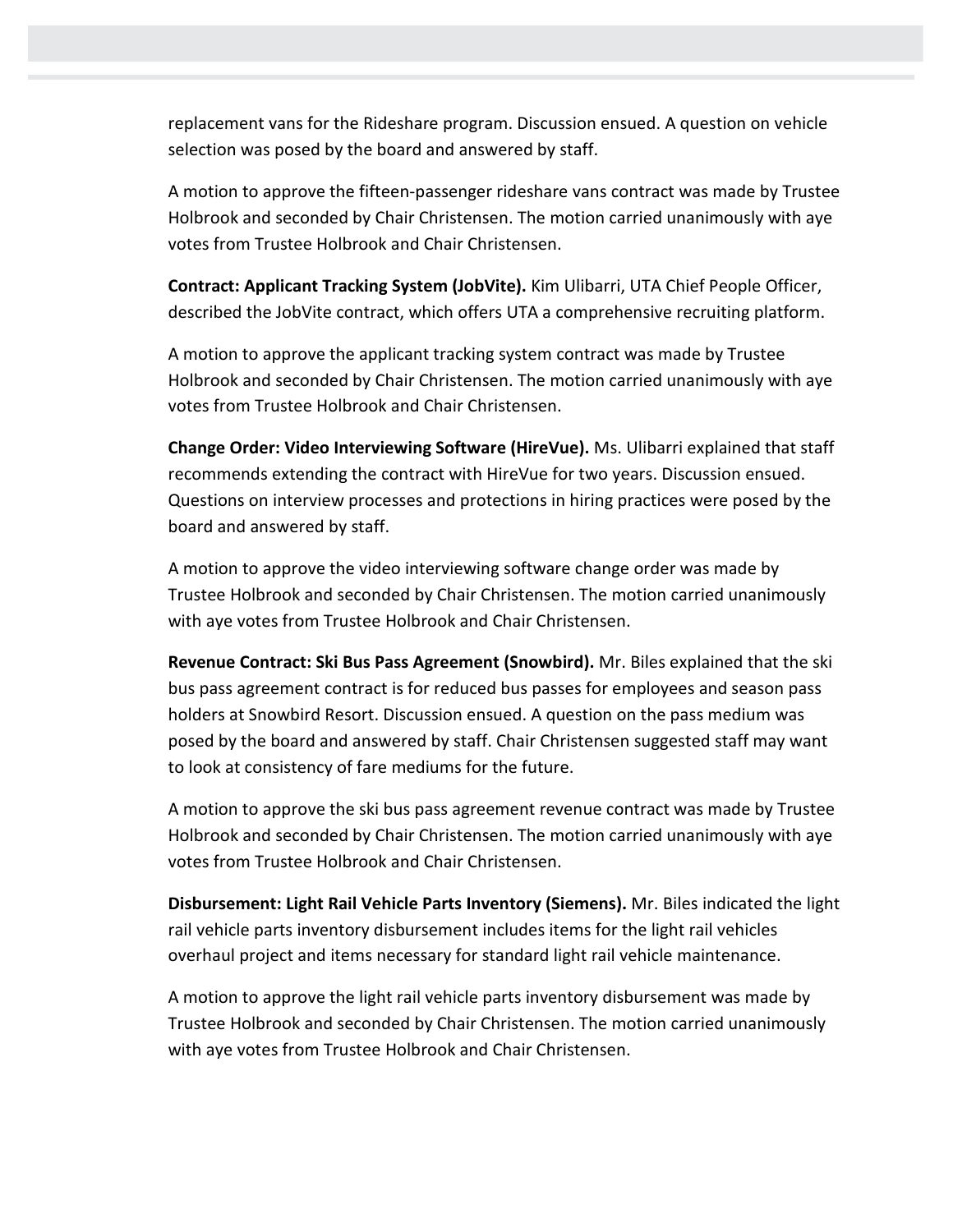**Pre-Procurements.** Steve Meyer, UTA Interim Executive Director, informed the board about the intent to procure services for Depot District hazardous materials management.

**Closed Session.** Chair Christensen indicated a closed session was needed to discuss the character, professional competence, or physical or mental health of an individual. A motion to move into closed session was made by Trustee Holbrook and seconded by Chair Christensen. The motion carried unanimously with aye votes from Trustee Holbrook and Chair Christensen and the board moved into closed session at 3:43 p.m.

**Open Session.** A motion to return to open session was made by Trustee Holbrook and seconded by Chair Christensen. The motion carried unanimously with aye votes from Trustee Holbrook and Chair Christensen and the board returned to open session at 4:02 p.m.

**R2018-12-05 Resolution Authorizing Action on Terms of Employment of Interim Executive Director.** Chair Christensen explained the purpose of the resolution, which is to maintain a smooth leadership transition at UTA by asking Steve Meyer to delay his retirement and extend his time as interim executive director until a permanent executive director is hired.

Ms. Ulibarri outlined the terms of the resolution.

Chair Christensen asked if there was any public comment on the resolution. Public comment was given by George Chapman who expressed support for the resolution.

A motion to approve R2018-12-05 was made by Trustee Holbrook and seconded by Chair Christensen. The motion carried unanimously with aye votes from Trustee Holbrook and Chair Christensen.

## **Discussion Items.**

**Recruitment of Executive Director.** Ms. Ulibarri provided an update on the recruitment for an executive director. She mentioned some of the duties of the executive director would include focusing on the performance of the agency, working in alignment with the board, providing leadership to the executive team, and continuing the development of UTA's organizational culture. She said the next step in the process is to procure a firm to manage the recruitment.

**Salt Lake City Interlocal Agreement for Transit Master Plan Implementation.** Nichol Bourdeaux, UTA Vice President of External Affairs & Constituent Services, summarized the goals of the transit master plan, key considerations in the process, intended funding, and corridors designated for increased service. Laura Hanson, UTA Director of Planning, outlined the master agreement structure, highlighted the main points in the agreement, and reviewed potential addenda. Questions on funding, administrative discounts,